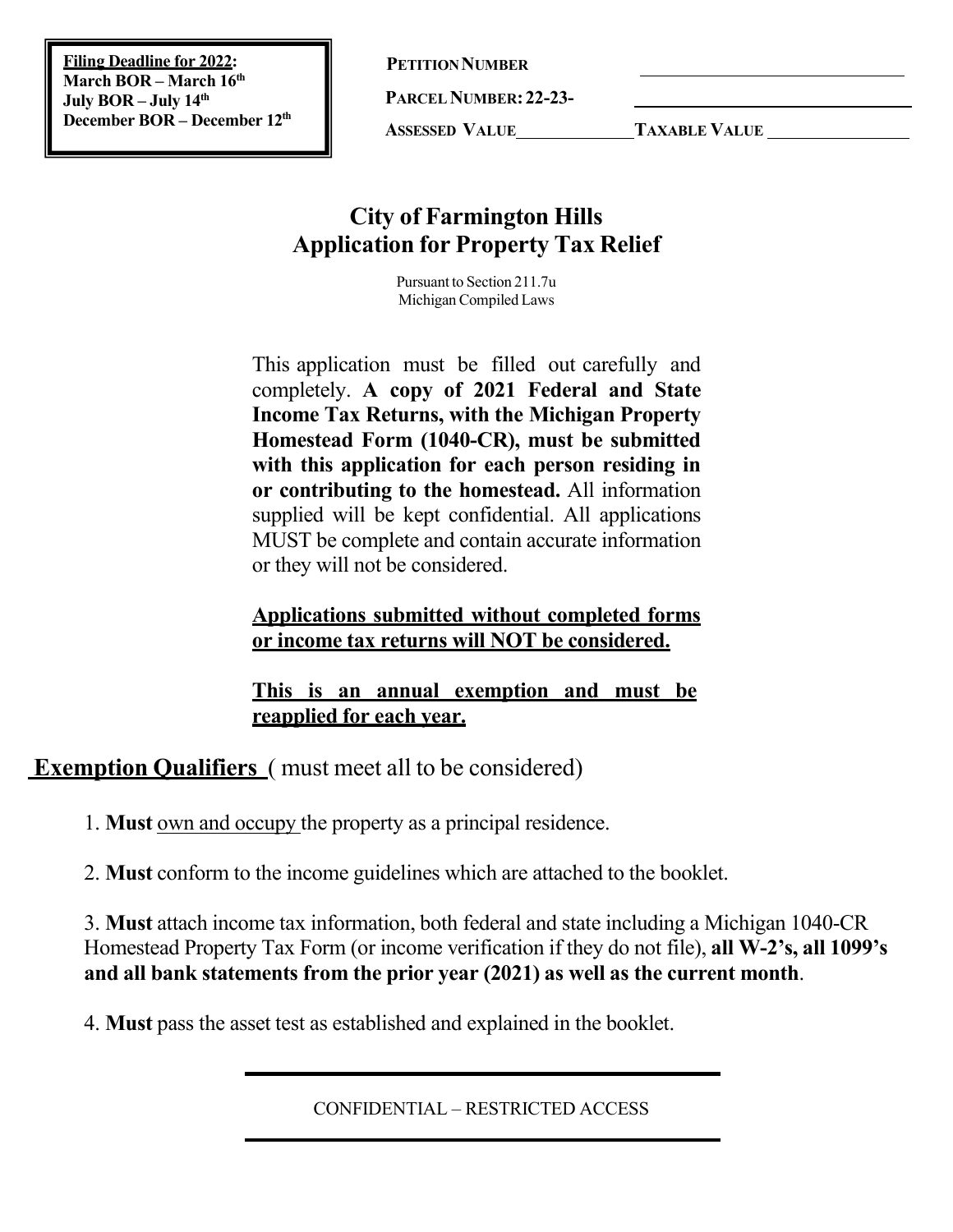## **Application for MCL 211.7u Poverty Exemption**

This form is issued under the authority of the General Property Tax Act, Public Act 206 of 1893, MCL 211.7u.

MCL 211.7u of the General Property Tax Act, Public Act 206 of 1893, provides a property tax exemption for the principal residence of persons who, by reason of poverty, are unable to contribute toward the public charges. This application is to be used to apply for the exemption and must be filed with the Board of Review where the property is located. This application may be submitted to the city or township the property is located in each year on or after January 1.

To be considered complete, this application must: 1) be completed in its entirety, 2) include information regarding all members residing within the household, and 3) include all required documentation as listed within the application. Please write legibly and attach additional pages as necessary.

| PART 1: PERSONAL INFORMATION - Petitioner must list all required personal information.                                                                                                               |                                                  |                                  |              |                      |                            |  |  |
|------------------------------------------------------------------------------------------------------------------------------------------------------------------------------------------------------|--------------------------------------------------|----------------------------------|--------------|----------------------|----------------------------|--|--|
| Petitioner's Name                                                                                                                                                                                    |                                                  |                                  |              |                      |                            |  |  |
| Age of Petitioner                                                                                                                                                                                    | <b>Marital Status</b>                            |                                  |              |                      | Number of Legal Dependents |  |  |
| Property Address of Principal Residence                                                                                                                                                              | City                                             |                                  | State        | ZIP Code             |                            |  |  |
| Check if applied for Homestead Property Tax Credit                                                                                                                                                   | Amount of Homestead Property Tax Credit          |                                  |              |                      |                            |  |  |
| <b>PART 2: REAL ESTATE INFORMATION</b>                                                                                                                                                               |                                                  |                                  |              |                      |                            |  |  |
| List the real estate information related to your principal residence. Be prepared to provide a deed, land contract or other<br>evidence of ownership of the property at the Board of Review meeting. |                                                  |                                  |              |                      |                            |  |  |
| <b>Property Parcel Code Number</b>                                                                                                                                                                   |                                                  | Name of Mortgage Company         |              |                      |                            |  |  |
| Unpaid Balance Owed on Principal Residence                                                                                                                                                           |                                                  | Length of Time at this Residence |              |                      |                            |  |  |
|                                                                                                                                                                                                      |                                                  |                                  |              |                      |                            |  |  |
| PART 3: ADDITIONAL PROPERTY INFORMATION                                                                                                                                                              |                                                  |                                  |              |                      |                            |  |  |
| List information related to any other property owned by you or any member residing in the household.                                                                                                 |                                                  |                                  |              |                      |                            |  |  |
| Check if you own, or are buying, other property. If checked, complete the<br>information below.                                                                                                      | Amount of Income Earned from other Property      |                                  |              |                      |                            |  |  |
|                                                                                                                                                                                                      | <b>Property Address</b>                          |                                  |              | <b>State</b>         | ZIP Code                   |  |  |
| 1<br>Name of Owner(s)                                                                                                                                                                                | <b>Assessed Value</b>                            | Date of Last Taxes Paid          |              | Amount of Taxes Paid |                            |  |  |
| <b>Property Address</b>                                                                                                                                                                              | City                                             |                                  | <b>State</b> | ZIP Code             |                            |  |  |
| 2<br>Name of Owner(s)                                                                                                                                                                                | <b>Assessed Value</b><br>Date of Last Taxes Paid |                                  |              | Amount of Taxes Paid |                            |  |  |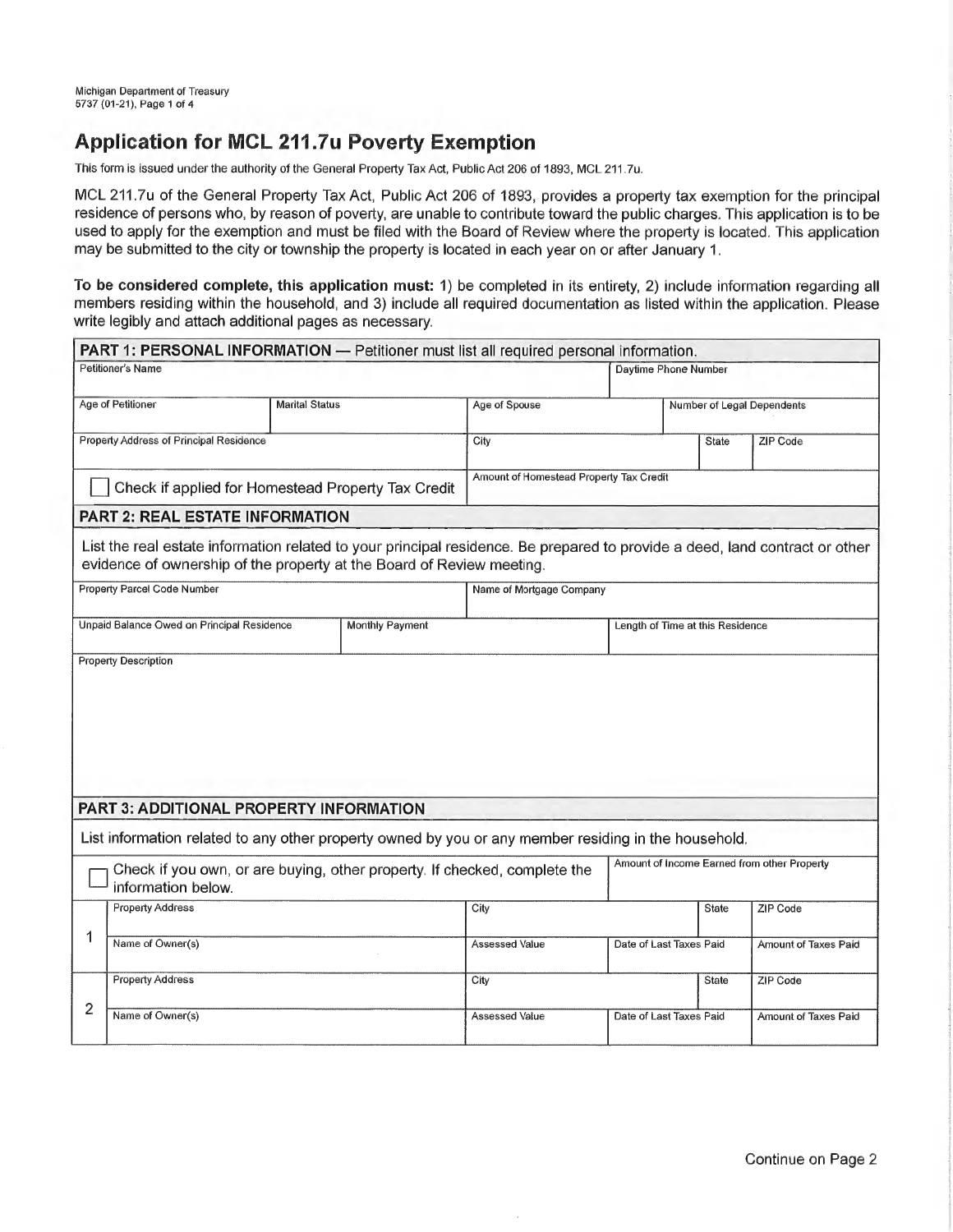| PART 4: EMPLOYMENT INFORMATION - List your current employment information.                                                                                                                                                                                                                                                                                                                                                             |                            |                                   |                                        |                                                     |                            |                     |                                   |  |
|----------------------------------------------------------------------------------------------------------------------------------------------------------------------------------------------------------------------------------------------------------------------------------------------------------------------------------------------------------------------------------------------------------------------------------------|----------------------------|-----------------------------------|----------------------------------------|-----------------------------------------------------|----------------------------|---------------------|-----------------------------------|--|
| Name of Employer                                                                                                                                                                                                                                                                                                                                                                                                                       |                            |                                   |                                        |                                                     |                            |                     |                                   |  |
| Address of Employer                                                                                                                                                                                                                                                                                                                                                                                                                    |                            | City                              |                                        |                                                     | State                      | ZIP Code            |                                   |  |
|                                                                                                                                                                                                                                                                                                                                                                                                                                        |                            |                                   |                                        |                                                     |                            |                     |                                   |  |
| <b>Contact Person</b>                                                                                                                                                                                                                                                                                                                                                                                                                  |                            |                                   |                                        | Employer Telephone Number                           |                            |                     |                                   |  |
| <b>PART 5: INCOME SOURCES</b>                                                                                                                                                                                                                                                                                                                                                                                                          |                            |                                   |                                        |                                                     |                            |                     |                                   |  |
| List all income sources, including but not limited to: salaries, Social Security, rents, pensions, IRAs (individual retirement<br>accounts), unemployment compensation, disability, government pensions, worker's compensation, dividends, claims and<br>judgments from lawsuits, alimony, child support, friend or family contribution, reverse mortgage, or any other source of<br>income, for all persons residing at the property. |                            |                                   |                                        |                                                     |                            |                     |                                   |  |
| <b>Source of Income</b>                                                                                                                                                                                                                                                                                                                                                                                                                |                            |                                   |                                        | <b>Monthly or Annual Income</b><br>(indicate which) |                            |                     |                                   |  |
|                                                                                                                                                                                                                                                                                                                                                                                                                                        |                            |                                   |                                        |                                                     |                            |                     |                                   |  |
|                                                                                                                                                                                                                                                                                                                                                                                                                                        |                            |                                   |                                        |                                                     |                            |                     |                                   |  |
|                                                                                                                                                                                                                                                                                                                                                                                                                                        |                            |                                   |                                        |                                                     |                            |                     |                                   |  |
|                                                                                                                                                                                                                                                                                                                                                                                                                                        |                            |                                   |                                        |                                                     |                            |                     |                                   |  |
| PART 6: CHECKING, SAVINGS AND INVESTMENT INFORMATION                                                                                                                                                                                                                                                                                                                                                                                   |                            |                                   |                                        |                                                     |                            |                     |                                   |  |
| List any and all savings owned by all household members, including but not limited to: checking accounts, savings<br>accounts, postal savings, credit union shares, certificates of deposit, cash, stocks, bonds, or similar investments, for all<br>persons residing at the property.                                                                                                                                                 |                            |                                   |                                        |                                                     |                            |                     |                                   |  |
| <b>Name of Financial Institution</b><br>or Investments                                                                                                                                                                                                                                                                                                                                                                                 |                            | <b>Amount</b><br>on Deposit       | <b>Current</b><br><b>Interest Rate</b> |                                                     | <b>Name on Account</b>     |                     | Value of<br>Investment            |  |
|                                                                                                                                                                                                                                                                                                                                                                                                                                        |                            |                                   |                                        |                                                     |                            |                     |                                   |  |
|                                                                                                                                                                                                                                                                                                                                                                                                                                        |                            |                                   |                                        |                                                     |                            |                     |                                   |  |
| PART 7: LIFE INSURANCE - List all policies held by all household members.                                                                                                                                                                                                                                                                                                                                                              |                            |                                   |                                        |                                                     |                            |                     |                                   |  |
| Name of Insured                                                                                                                                                                                                                                                                                                                                                                                                                        | Amount of<br><b>Policy</b> | <b>Monthly</b><br><b>Payments</b> | <b>Policy Paid in</b><br>Full          |                                                     | <b>Name of Beneficiary</b> |                     | <b>Relationship to</b><br>Insured |  |
|                                                                                                                                                                                                                                                                                                                                                                                                                                        |                            |                                   |                                        |                                                     |                            |                     |                                   |  |
|                                                                                                                                                                                                                                                                                                                                                                                                                                        |                            |                                   |                                        |                                                     |                            |                     |                                   |  |
| PART 8: MOTOR VEHICLE INFORMATION                                                                                                                                                                                                                                                                                                                                                                                                      |                            |                                   |                                        |                                                     |                            |                     |                                   |  |
| All motor vehicles (including motorcycles, motor homes, camper trailers, etc.) held or owned by any person residing<br>within the household must be listed.                                                                                                                                                                                                                                                                            |                            |                                   |                                        |                                                     |                            |                     |                                   |  |
| <b>Make</b>                                                                                                                                                                                                                                                                                                                                                                                                                            |                            | Year                              |                                        | <b>Monthly Payment</b>                              |                            | <b>Balance Owed</b> |                                   |  |
|                                                                                                                                                                                                                                                                                                                                                                                                                                        |                            |                                   |                                        |                                                     |                            |                     |                                   |  |
|                                                                                                                                                                                                                                                                                                                                                                                                                                        |                            |                                   |                                        |                                                     |                            |                     |                                   |  |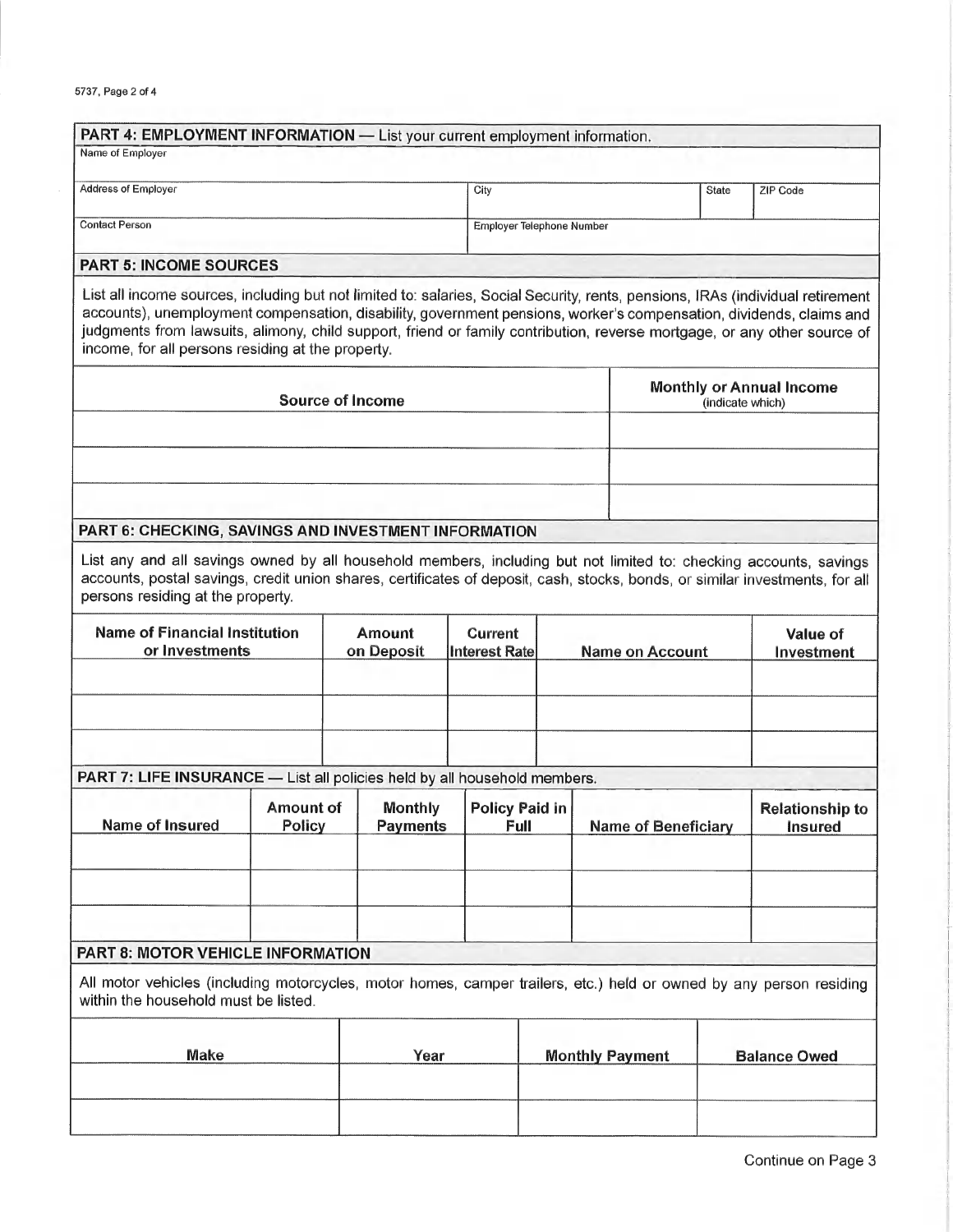| PART 9: HOUSEHOLD OCCUPANTS - List all persons living in the household.                                                           |                         |                         |                        |                              |                         |                                 |                     |  |                                               |
|-----------------------------------------------------------------------------------------------------------------------------------|-------------------------|-------------------------|------------------------|------------------------------|-------------------------|---------------------------------|---------------------|--|-----------------------------------------------|
| <b>First and Last Name</b>                                                                                                        |                         | Age                     |                        | Relationship<br>to Applicant |                         |                                 | Place of Employment |  | \$ Contribution to<br><b>Family Income</b>    |
|                                                                                                                                   |                         |                         |                        |                              |                         |                                 |                     |  |                                               |
|                                                                                                                                   |                         |                         |                        |                              |                         |                                 |                     |  |                                               |
|                                                                                                                                   |                         |                         |                        |                              |                         |                                 |                     |  |                                               |
|                                                                                                                                   |                         |                         |                        |                              |                         |                                 |                     |  |                                               |
|                                                                                                                                   |                         |                         |                        |                              |                         |                                 |                     |  |                                               |
|                                                                                                                                   |                         |                         |                        |                              |                         |                                 |                     |  |                                               |
|                                                                                                                                   |                         |                         |                        |                              |                         |                                 |                     |  |                                               |
|                                                                                                                                   |                         |                         |                        |                              |                         |                                 |                     |  |                                               |
|                                                                                                                                   |                         |                         |                        |                              |                         |                                 |                     |  |                                               |
|                                                                                                                                   |                         |                         |                        |                              |                         |                                 |                     |  |                                               |
| PART 10: PERSONAL DEBT - List all personal debt for all household members.                                                        |                         |                         |                        |                              |                         |                                 |                     |  |                                               |
| <b>Creditor</b>                                                                                                                   | <b>Purpose of Debt</b>  |                         | <b>Date</b><br>of Debt |                              |                         |                                 |                     |  | Original Balance Monthly Payment Balance Owed |
|                                                                                                                                   |                         |                         |                        |                              |                         |                                 |                     |  |                                               |
|                                                                                                                                   |                         |                         |                        |                              |                         |                                 |                     |  |                                               |
|                                                                                                                                   |                         |                         |                        |                              |                         |                                 |                     |  |                                               |
|                                                                                                                                   |                         |                         |                        |                              |                         |                                 |                     |  |                                               |
|                                                                                                                                   |                         |                         |                        |                              |                         |                                 |                     |  |                                               |
|                                                                                                                                   |                         |                         |                        |                              |                         |                                 |                     |  |                                               |
|                                                                                                                                   |                         |                         |                        |                              |                         |                                 |                     |  |                                               |
|                                                                                                                                   |                         |                         |                        |                              |                         |                                 |                     |  |                                               |
|                                                                                                                                   |                         |                         |                        |                              |                         |                                 |                     |  |                                               |
|                                                                                                                                   |                         |                         |                        |                              |                         |                                 |                     |  |                                               |
| PART 11: MONTHLY EXPENSE INFORMATION                                                                                              |                         |                         |                        |                              |                         |                                 |                     |  |                                               |
| The amount of monthly expenses related to the principal residence for each category must be listed. Indicate N/A as<br>necessary. |                         |                         |                        |                              |                         |                                 |                     |  |                                               |
| Heating                                                                                                                           | Electric                |                         |                        | Water                        |                         |                                 | Phone               |  |                                               |
| Cable                                                                                                                             | Food                    |                         |                        | Clothing                     |                         |                                 | Health Insurance    |  |                                               |
| Daycare<br>Garbage                                                                                                                |                         |                         |                        |                              |                         | Car Expense (gas, repair, etc.) |                     |  |                                               |
|                                                                                                                                   |                         |                         |                        |                              |                         |                                 |                     |  |                                               |
| Other (type and amount)                                                                                                           |                         | Other (type and amount) |                        |                              |                         | Other (type and amount)         |                     |  |                                               |
| Other (type and amount)                                                                                                           | Other (type and amount) |                         |                        |                              | Other (type and amount) |                                 |                     |  |                                               |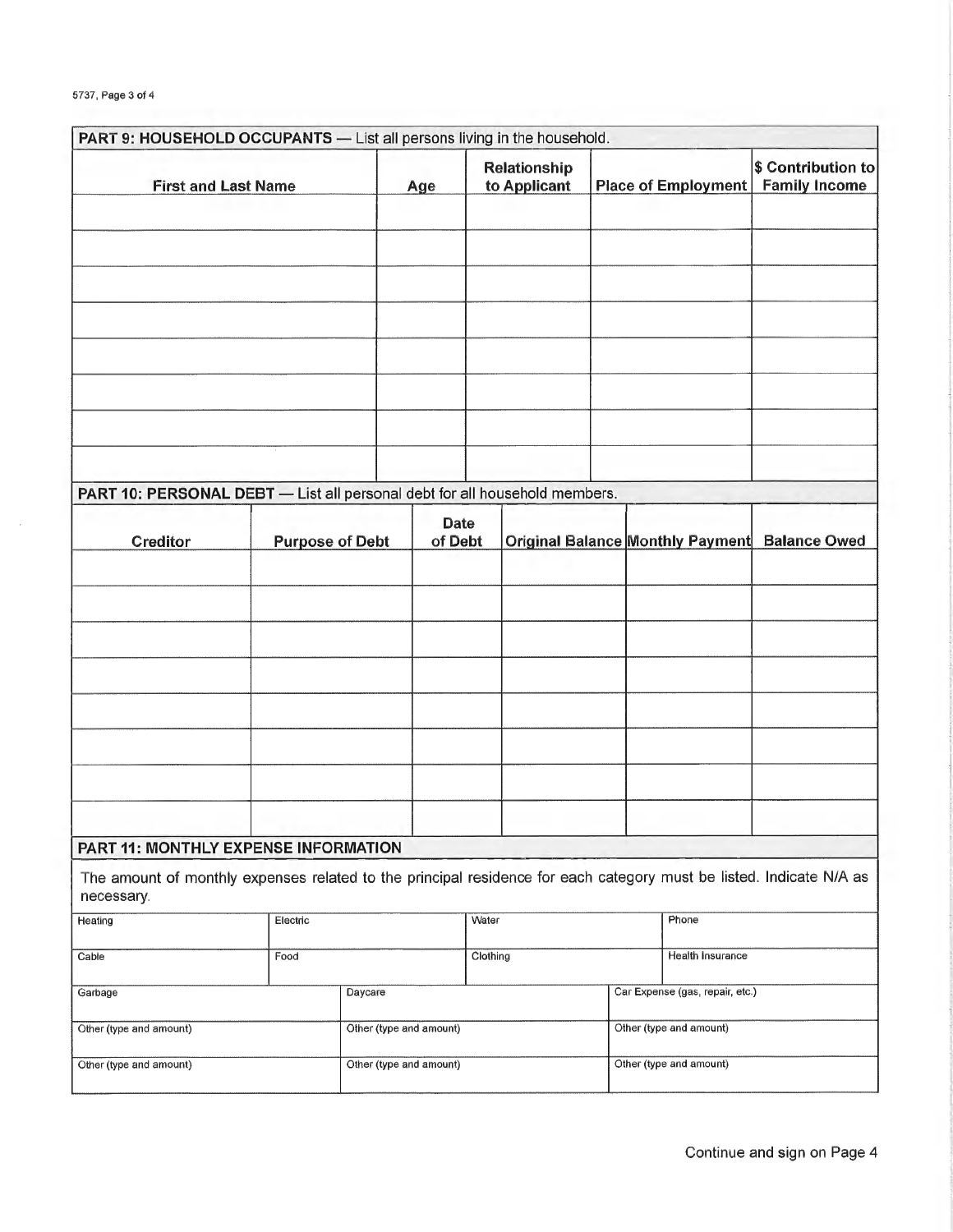5737, Page 4 of 4

NOTICE: Per MCL 211.7u(2)(b), federal and state income tax returns for all persons residing in the principal residence, including any property tax credit returns, filed in the immediately preceding year or in the current year must be submitted with this application. Federal and state income tax returns are not required for a person residing in the principal residence if that person was not required to file a federal or state income tax return in the tax year in which the exemption under this section is claimed or in the immediately preceding tax year.

#### **PART 11: POLICY AND GUIDELINES ACKNOWLEDGMENT**

The governing body of the local assessing unit shall determine and make available to the public the policy and guidelines used for the granting of exemptions under MCL 211.7u. In order to be eligible for the exemption, the applicant must meet the federal poverty guidelines published in the prior calendar year in the Federal Register by the United States Department of Health and Human Services under its authority to revise the poverty line under 42 USC 9902, or alternative quidelines adopted by the governing body of the local assessing unit so long as the alternative guidelines do not provide income eligibility requirements less than the federal guidelines. The policy and guidelines must include, but are not limited to, the specific income and asset levels of the claimant and total household income and assets. The combined assets of all persons must not exceed the limits set forth in the guidelines adopted by the local assessing unit.

The applicant has reviewed the applicable policy and guidelines adopted by the city or township, including the specific income and asset levels of the claimant and total household income and assets.

#### **PART 12: CERTIFICATION**

I hereby certify to the best of my knowledge that the information provided in this form is complete, accurate and I am eligible for the exemption from property taxes pursuant to Michigan Compiled Law, Section 211.7u.

**Printed Name** 

Signature

 $\overline{Date}$ 

This application shall be filed after January 1, but before the day prior to the last day of the local unit's December **Board of Review.** 

Decision of the March Board of Review may be appealed by petition to the Michigan Tax Tribunal by July 31 of the current year. A July or December Board of Review decision may be appealed to the Michigan Tax Tribunal by petition within 35 days of decision. A copy of the Board of Review decision must be included with the petition.

Michigan Tax Tribunal PO Box 30232 Lansing MI 48909

Phone: 517-335-9760 E-mail: taxtrib@michigan.gov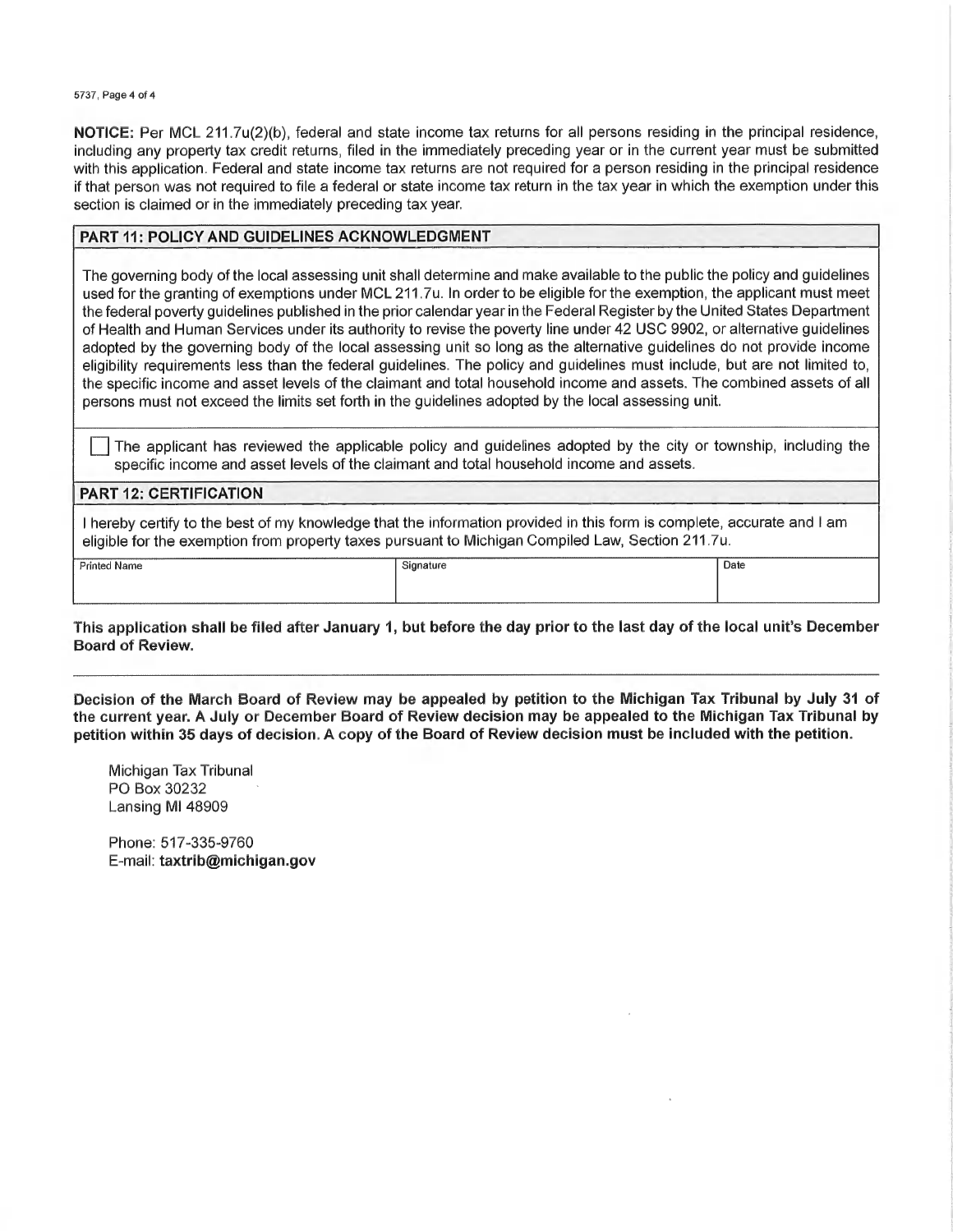## CITY OF FARMINGTON HILLS

## GUIDELINES FOR POVERTY EXEMPTION REVIEW

## I. **General Overview**

The Board of Review of the City of Farmington Hills recognizes the need to have available a procedure by which residents in need of assistance under MCL 211.7u can make an application for property tax relief. The Board further recognizes that pursuant to statute and case law, they must adopt procedures and guidelines, approved by City Council, to be used as standards when considering appeals made based on financial hardship. The Board of Review understands that these guidelines must be adhered to when reviewing poverty appeals. The Board of Review may reject any form submitted that is inaccurate or not fully completed by the time of the Board's consideration. All information in the form is subject to verification by the Board of Review or Assessors Office.

## II. **Basic Filing Requirements**

In order to be considered for exemption under MCL 211.7u each applicant must:

- **A.** Own and occupy the property as a principal residence, as defined by law, for which the request is being made. This may include vacant, contiguous property as long as it is considered part of the principal residence.
- **B.** Complete and submit an Application for Tax Exemption on a form designated and supplied by the City of Farmington Hills Assessors Office.
- **C.** Submit income verification as required. This must include current Federal and State Income Tax Returns, State Homestead Property Tax Credit Forms, bank statements, or any additional information requested by the Board of Review.

#### III. **Processing Applications**

Once an Application for Tax Exemption is completed and returned to the Assessor's Office, it will be reviewed by the Assessing staff. The Assessing staff will complete and attach a Hardship Worksheet to each appeal. The worksheet will summarize the application and provide the Board of Review with specific information, income of the applicant, an estimated tax amount for the property, a summary of the estimated Homestead Property Tax Credit for the property and the estimated net property tax liability to the homeowner.

After the above referenced information is compiled, the entire packet will be submitted to the Board of Review to be considered for tax relief. The Board of Review, in making their decision, may contact the applicant for any additional information they deem necessary. The Board of Review shall also reject any application where the information contained in it appears fraudulent, misleading or incomplete.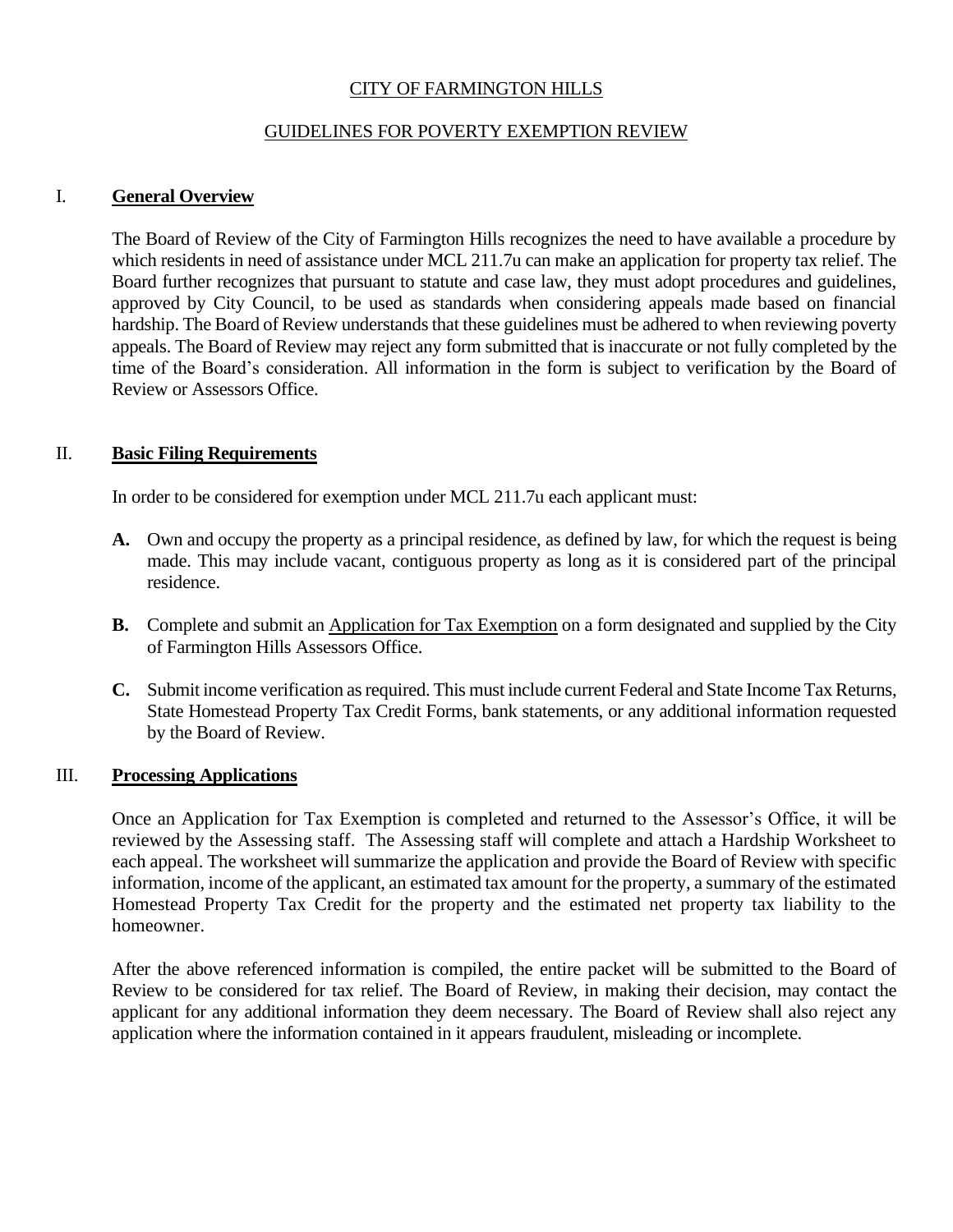## CITY OF FARMINGTON HILLS

## GUIDELINES FOR POVERTY TAX EXEMPTION

## IV. **Income Guidelines**

 $\bullet$   $\bullet$ 

 $\ddot{\phantom{a}}$ 

The income guidelines used by the Board of Review have been established in accordance with P.A. 390 of 1994 and P.A. 253 of 2020. These guidelines shall be used by the Board of Review in making its decisions. The income amounts below relate directly to the Federal Poverty Guidelines and are adjusted accordingly each year.

| Persons        | Household           |                                    |
|----------------|---------------------|------------------------------------|
| in Household   | <b>Income</b>       | <b>Board Action</b>                |
|                |                     |                                    |
| 1              | $$0 - $16,100$      | 100% reduction in Taxable Value    |
|                | $$16,100 - $23,930$ | 50% reduction in Taxable Value     |
|                | $$23,930 - $33,730$ | 25% reduction in Taxable Value     |
|                | Over \$33,730       | No hardship relief will be granted |
|                |                     |                                    |
| $\overline{2}$ | $$0 - $21,770$      | 100% reduction in Taxable Value    |
|                | $$21,770 - $29,600$ | 50% reduction in Taxable Value     |
|                | $$29,600 - $39,400$ | 25% reduction in Taxable Value     |
|                | Over \$39,400       | No hardship relief will be granted |
|                |                     |                                    |
|                |                     |                                    |

For each additional person over 2 in the household, add \$ 5,670 to income levels to determine income qualifications.